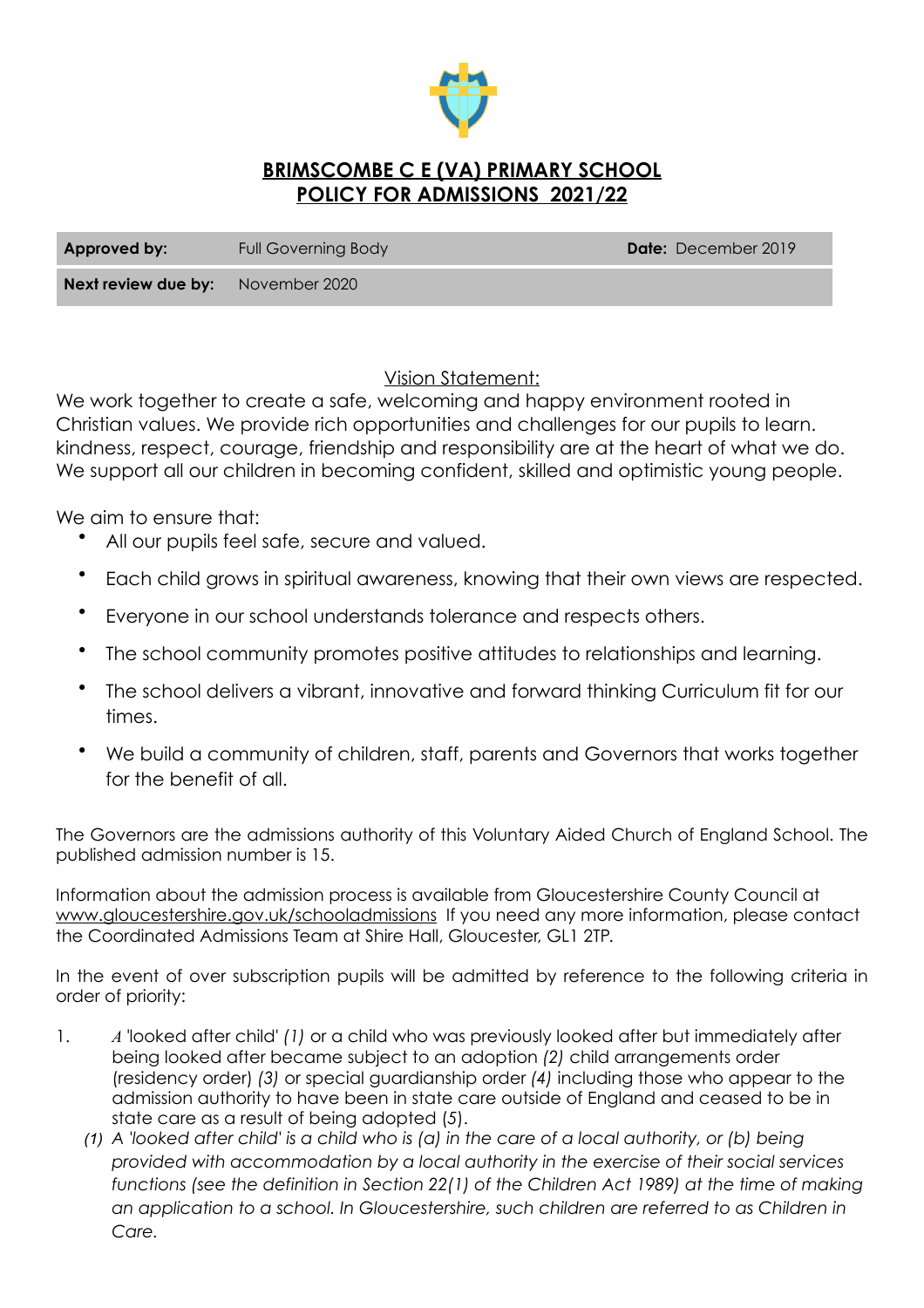- *(2) This includes children who were adopted under the Adoption Act 1976 (see section 12 adoption orders) and children who were adopted under the Adoption and Childrens Act 2002 (see section 46 adoption orders).*
- *(3) Under the provisions of s.12 of the Children and Families Act 2014, which amend section 8 of the Children Act 1989, residence orders have now been replaced by child arrangements orders.*
- *(4) See Section 14A of the Children Act 1989 which defines a 'special guardianship order' as an order appointing one or more individuals to be a child's special guardian (or special guardians).*
- *(5) A child is regarded as having been in state care outside of England if they were in the care of or were accommodated by a public authority, a religious organisation, or any other provider of care whose sole or main purpose is to benefit society.*
- 2. Children who have an older sibling attending Brimscombe Church of England Primary School and will continue to do so when the younger child is admitted. A sibling refers to "brother or sister, half brother or sister, adopted brother or sister, step brother or sister, or the child of the parent/carer's partner as well as children who are brought together as a family by a same sex civil partnership. In every case, the child must be living in the same family unit at the same address, at the time of application."
- 3. Children who live in the ecclesiastical parish of Brimscombe whose parents have active connections with \*Holy Trinity Church, Brimscombe or Brimscombe Methodist Church. **\*** Active connection means being a regular worshipping member of the church at least once a month. Where parents/guardians fall into this category, they will be asked to provide a letter of support from the Minister.
- 4. Children of families who live in the ecclesiastical parish of Brimscombe. (A map of the Parish may be inspected at school).
- 5. Children for whom only one particular school is appropriate due to an exceptional medical condition. (*Applications under this criterion will only be considered if they are supported by a written statement from the child's doctor. This must demonstrate that there is a very specific connection between the medical need and the facilities or resources of the school concerned.)*

The school is required to admit a child with an Educational Health Care plan (EHC) that names the school, even if the school is full.

- 6. Children of families living outside the ecclesiastical parish of Brimscombe whose parents have active connections with Holy Trinity or other Christian churches, (being a member of Churches Together in England).
- 7. Any other children whose parents wish them to attend the school.

In the event of over subscription in any of the criteria above, places will be given to those children with the strongest geographical claim, measured in a straight line from the ordnance survey address point of the child's home address (including flats) to the ordnance survey address point of the school, using the Local Authority's computerised measuring system, with those living closer to the school receiving the higher priority.

In the event of a tie involving two or more children when applying the strongest geographical claim based on straight line distance where there are not enough places available to offer all children a place at the school, a process of random allocation will be followed by the Governing Body.

If parents are not offered a place, they have a right to appeal to Governors.